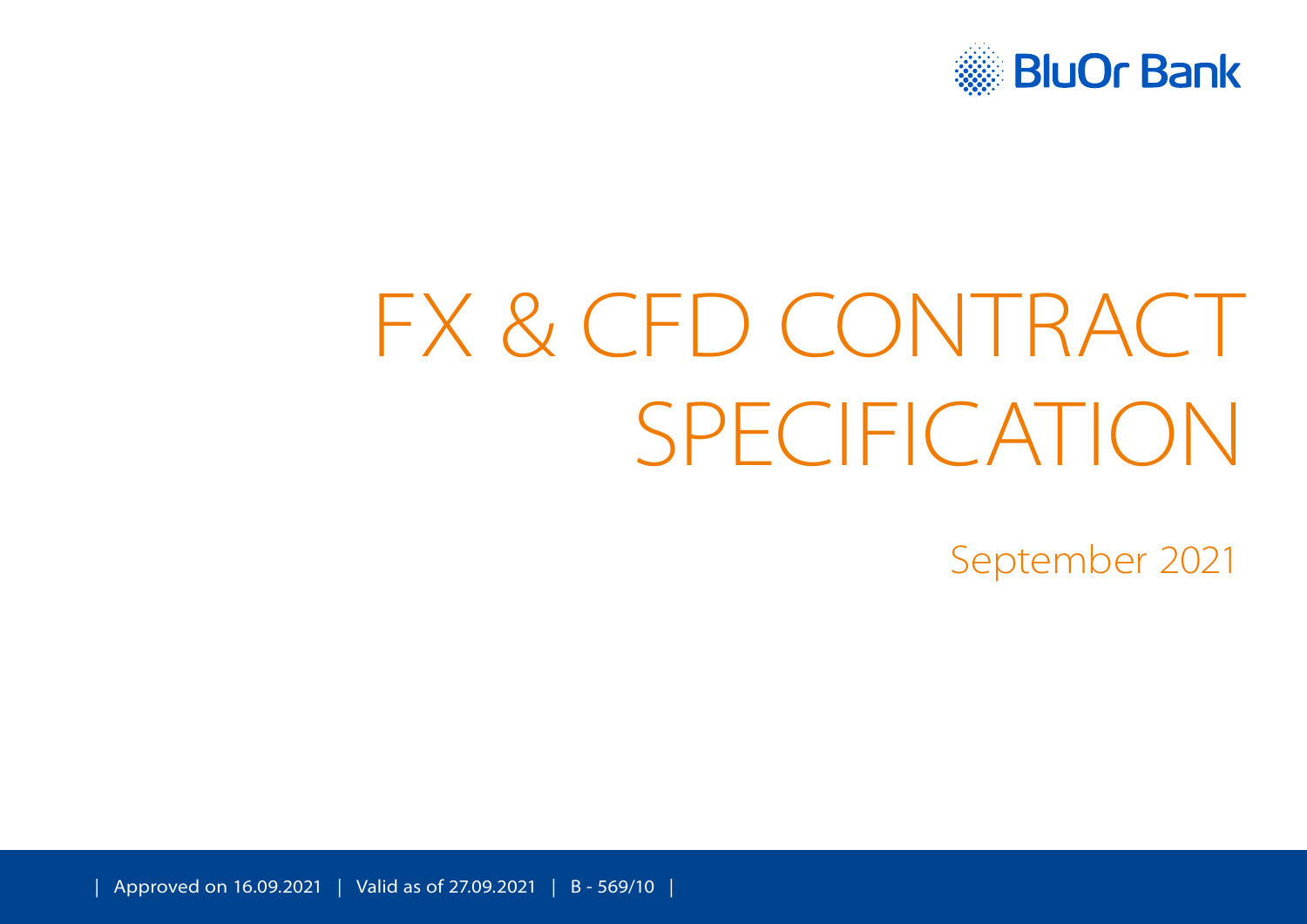

# <span id="page-1-0"></span>**CONTENTS**

**Approved on 16.09.2021** Valid as of 27.09.2021  $B - 569/10$  **CONTENTS** Page 2 of 9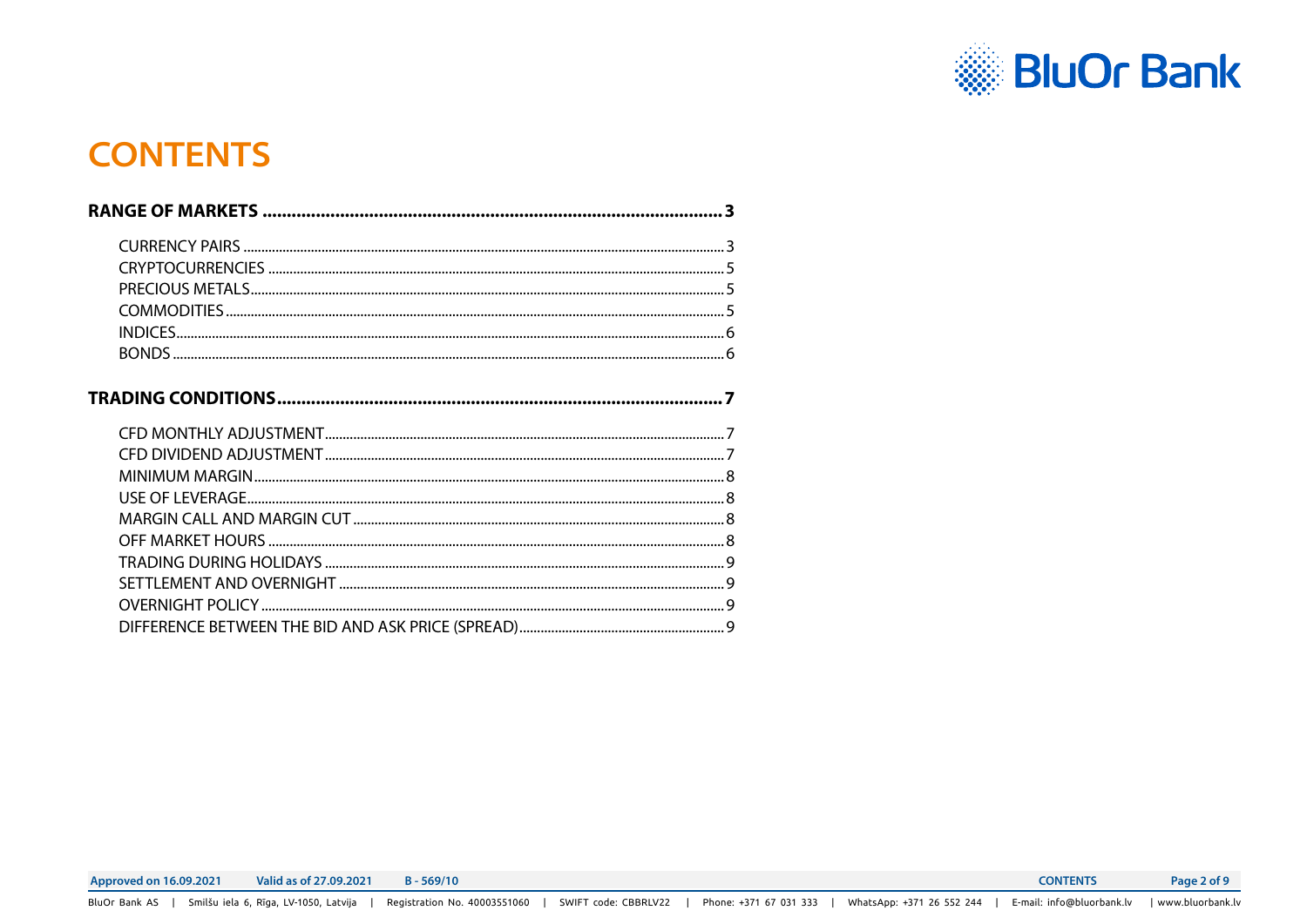

# <span id="page-2-0"></span>**RANGE OF MARKETS**

#### **CURRENCY PAIRS**

| <b>CURRENCY PAIRS</b>                    | <b>SYMBOL</b>  | <b>MAXIMUM</b><br><b>LEVERAGE</b> | <b>MARGIN</b><br><b>REQUIREMENTS</b> | <b>MIN. SIZE</b> | <b>MAX EXPOSURE</b> | <b>TRADING HOURS</b>      |                           |
|------------------------------------------|----------------|-----------------------------------|--------------------------------------|------------------|---------------------|---------------------------|---------------------------|
|                                          |                |                                   |                                      |                  |                     | <b>SUMMER TIME</b>        | <b>WINTER TIME</b>        |
| Australian Dollar vs. Canadian Dollar    | AUD/CAD        | 1:20                              | 5.00%                                | 1000             | 15000000            | Sun - Fri; 21:00 - 21:00  | Sun - Fri; 22:00 - 22:00  |
| Australian Dollar vs. Swiss Franc        | AUD/CHF        | 1:20                              | 5.00%                                | 1000             | 15000000            | Sun - Fri; 21:00 - 21:00  | Sun - Fri; 22:00 - 22:00  |
| Australian Dollar vs. Japanese Yen       | AUD/JPY        | 1:20                              | 5.00%                                | 1000             | 15000000            | Sun - Fri; 21:00 - 21:00  | Sun - Fri; 22:00 - 22:00  |
| Australian Dollar vs. New Zealand Dollar | AUD/NZD        | 1:20                              | 5.00%                                | 1000             | 15000000            | Sun - Fri; 21:00 - 21:00  | Sun - Fri; 22:00 - 22:00  |
| Australian Dollar vs. Singapore Dollar   | AUD/SGD        | 1:20                              | 5.00%                                | 1000             | 15000000            | Sun - Fri: 21:00 - 21:00  | Sun - Fri; 22:00 - 22:00  |
| Australian Dollar vs. US Dollar          | AUD/USD        | 1:20                              | 5.00%                                | 1000             | 15000000            | Sun - Fri; 21:00 - 21:00  | Sun - Fri; 22:00 - 22:00  |
| Canadian Dollar vs. Swiss Franc          | CAD/CHF        | 1:30                              | 3.33%                                | 1000             | 15000000            | Sun - Fri; 21:00 - 21:00  | Sun - Fri; 22:00 - 22:00  |
| Canadian Dollar vs Hong Kong Dollar      | CAD/HKD        | 1:10                              | 10.00%                               | 1000             | 1000000             | Sun - Fri: 21:00 - 21:00  | Sun - Fri; 22:00 - 22:00  |
| Canadian Dollar vs. Japanese Yen         | CAD/JPY        | 1:30                              | 3.33%                                | 1000             | 15000000            | Sun - Fri; 21:00 - 21:00  | Sun - Fri; 22:00 - 22:00  |
| Swiss Franc vs. Japanese Yen             | CHF/JPY        | 1:30                              | 3.33%                                | 1000             | 15000000            | Sun - Fri; 21:00 - 21:00  | Sun - Fri; 22:00 - 22:00  |
| Swiss Franc vs. Singapore Dollar         | CHF/SGD        | 1:20                              | 5.00%                                | 1000             | 15000000            | Sun - Fri; 21:00 - 21:00  | Sun - Fri; 22:00 - 22:00  |
| Euro vs. Australian Dollar               | EUR/AUD        | 1:20                              | 5.00%                                | 1000             | 15000000            | Sun - Fri; 21:00 - 21:00  | Sun - Fri; 22:00 - 22:00  |
| Euro vs. Canadian Dollar                 | EUR/CAD        | 1:30                              | 3.33%                                | 1000             | 15000000            | Sun - Fri; 21:00 - 21:00  | Sun - Fri; 22:00 - 22:00  |
| Euro vs. Swiss Franc                     | EUR/CHF        | 1:30                              | 3.33%                                | 1000             | 15000000            | Sun - Fri; 21:00 - 21:00  | Sun - Fri; 22:00 - 22:00  |
| Euro vs. Czech Koruna                    | EUR/CZK        | 1:10                              | 10.00%                               | 1000             | 1000000             | Sun - Fri; 22:00 - 21:00  | Sun - Fri; 23:00 - 22:00  |
| Euro vs Danish Krone                     | <b>EUR/DKK</b> | 1:10                              | 10.00%                               | 1000             | 1000000             | Sun - Fri; 21:00 - 21:00  | Sun - Fri; 22:00 - 22:00  |
| Euro vs. British Pound                   | EUR/GBP        | 1:30                              | 3.33%                                | 1000             | 15000000            | Sun - Fri; 21:00 - 21:00  | Sun - Fri; 22:00 - 22:00  |
| Euro vs. Hong Kong Dollar                | EUR/HKD        | 1:10                              | 10.00%                               | 1000             | 1000000             | Sun - Fri; 21:00 - 21:00  | Sun - Fri; 22:00 - 22:00  |
| Euro vs. Hungarian Forint                | EUR/HUF        | 1:10                              | 10.00%                               | 1000             | 1000000             | Mon - Fri: 06:00 - 21:00  | Mon - Fri: 07:00 - 22:00  |
| Euro vs. Japanese Yen                    | EUR/JPY        | 1:30                              | 3.33%                                | 1000             | 15000000            | Sun - Fri: 21:00 - 21:00  | Sun - Fri: 22:00 - 22:00  |
| Euro vs. Norwegian Krone                 | <b>EUR/NOK</b> | 1:20                              | 5.00%                                | 1000             | 15000000            | Sun - Fri; 21:00 - 21:00  | Sun - Fri; 22:00 - 22:00  |
| Euro vs. New Zealand Dollar              | EUR/NZD        | 1:20                              | 5.00%                                | 1000             | 15000000            | Sun - Fri; 21:00 - 21:00  | Sun - Fri; 22:00 - 22:00  |
| Euro vs. Polish Zloty                    | EUR/PLN        | 1:20                              | 5.00%                                | 1000             | 1000000             | Sun - Fri; 21:00 - 21:00* | Sun - Fri; 22:00 - 22:00* |
| Euro vs. Russian Ruble                   | EUR/RUB        | 1:10                              | 10.00%                               | 1000             | 1000000             | Mon - Fri; 07:00 - 20:50  | Mon - Fri; 07:00 - 20:50  |
| Euro vs. Swedish Krona                   | <b>EUR/SEK</b> | 1:20                              | 5.00%                                | 1000             | 15000000            | Sun - Fri; 21:00 - 21:00  | Sun - Fri; 22:00 - 22:00  |
| Euro vs. Singapore Dollar                | EUR/SGD        | 1:20                              | 5.00%                                | 1000             | 15000000            | Sun - Fri; 21:00 - 21:00  | Sun - Fri; 22:00 - 22:00  |
| Euro vs. Turkish Lira                    | EUR/TRY        | 1:10                              | 10.00%                               | 1000             | 1000000             | Sun - Fri; 21:00 - 21:00* | Sun - Fri; 22:00 - 22:00* |

**Approved on 16.09.2021 Valid as of 27.09.2021 B - 569/10 [CONTENTS](#page-1-0) Page 3 of 9**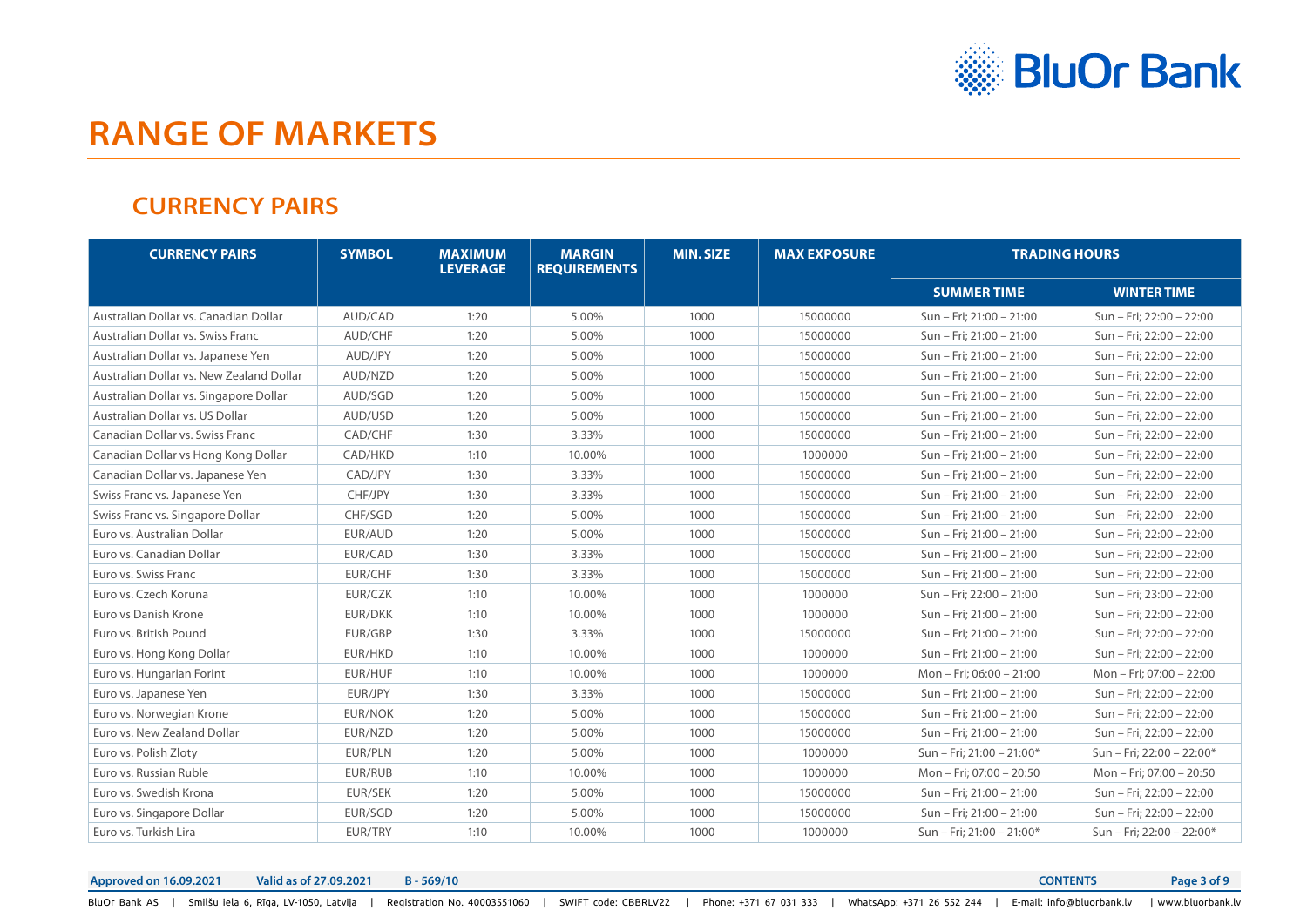

| <b>CURRENCY PAIRS</b>                  | <b>SYMBOL</b>  | <b>MAXIMUM</b><br><b>LEVERAGE</b> | <b>MARGIN</b><br><b>REQUIREMENTS</b> | <b>MIN. SIZE</b> | <b>MAX EXPOSURE</b> |                                                      | <b>TRADING HOURS</b>      |
|----------------------------------------|----------------|-----------------------------------|--------------------------------------|------------------|---------------------|------------------------------------------------------|---------------------------|
|                                        |                |                                   |                                      |                  |                     | <b>SUMMER TIME</b>                                   | <b>WINTER TIME</b>        |
| Euro vs. US Dollar                     | EUR/USD        | 1:30                              | 3.33%                                | 1000             | 15000000            | Sun - Fri; 21:00 - 21:00                             | Sun - Fri; 22:00 - 22:00  |
| British Pound vs. Australian Dollar    | <b>GBP/AUD</b> | 1:20                              | 5.00%                                | 1000             | 15000000            | Sun - Fri; 21:00 - 21:00                             | Sun - Fri; 22:00 - 22:00  |
| British Pound vs. Canadian Dollar      | GBP/CAD        | 1:30                              | 3.33%                                | 1000             | 15000000            | Sun - Fri; 21:00 - 21:00                             | Sun - Fri; 22:00 - 22:00  |
| British Pound vs. Swiss Franc          | GBP/CHF        | 1:30                              | 3.33%                                | 1000             | 15000000            | Sun - Fri; 21:00 - 21:00                             | Sun - Fri; 22:00 - 22:00  |
| British Pound vs. Japanese Yen         | GBP/JPY        | 1:30                              | 3.33%                                | 1000             | 15000000            | Sun - Fri; 21:00 - 21:00                             | Sun - Fri; 22:00 - 22:00  |
| British Pound vs. New Zealand Dollar   | GBP/NZD        | 1:20                              | 5.00%                                | 1000             | 15000000            | Sun - Fri; 21:00 - 21:00                             | Sun - Fri; 22:00 - 22:00  |
| British Pound vs. US Dollar            | GBP/USD        | 1:30                              | 3.33%                                | 1000             | 15000000            | Sun - Fri; 21:00 - 21:00                             | Sun - Fri; 22:00 - 22:00  |
| Hong Kong Dollar vs. Japanese Yen      | <b>HKD/JPY</b> | 1:10                              | 10.00%                               | 1000             | 5000000             | Sun - Fri; 21:00 - 21:00                             | Sun - Fri; 22:00 - 22:00  |
| New Zealand Dollar vs. Canadian Dollar | NZD/CAD        | 1:20                              | 5.00%                                | 1000             | 15000000            | Sun - Fri; 21:00 - 21:00                             | Sun - Fri; 22:00 - 22:00  |
| New Zealand Dollar vs. Swiss Franc     | NZD/CHF        | 1:20                              | 5.00%                                | 1000             | 15000000            | Sun - Fri; 21:00 - 21:00                             | Sun - Fri; 22:00 - 22:00  |
| New Zealand Dollar vs. Japanese Yen    | NZD/JPY        | 1:20                              | 5.00%                                | 1000             | 15000000            | Sun - Fri; 21:00 - 21:00                             | Sun - Fri; 22:00 - 22:00  |
| New Zealand Dollar vs. US Dollar       | NZD/USD        | 1:20                              | 5.00%                                | 1000             | 15000000            | Sun - Fri; 21:00 - 21:00                             | Sun - Fri; 22:00 - 22:00  |
| Singapore Dollar vs. Japanese Yen      | SGD/JPY        | 1:20                              | 5.00%                                | 1000             | 15000000            | Sun - Fri; 21:00 - 21:00                             | Sun - Fri; 22:00 - 22:00  |
| Turkish Lira vs. Japanese Yen          | TRY/JPY        | 1:10                              | 10.00%                               | 1000             | 1000000             | Sun - Fri; 21:00 - 21:00<br>Sun - Fri; 22:00 - 22:00 |                           |
| US Dollar vs. Canadian Dollar          | USD/CAD        | 1:30                              | 3.33%                                | 1000             | 15000000            | Sun - Fri; 21:00 - 21:00                             | Sun - Fri; 22:00 - 22:00  |
| US Dollar vs. Swiss Franc              | USD/CHF        | 1:30                              | 3.33%                                | 1000             | 15000000            | Sun - Fri; 21:00 - 21:00                             | Sun - Fri; 22:00 - 22:00  |
| US Dollar vs. Chinese Yuan             | USD/CNH        | 1:10                              | 10.00%                               | 1000             | 5000000             | Sun - Fri; 21:00 - 21:00                             | Sun - Fri; 22:00 - 22:00  |
| US Dollar vs. Czech Koruna             | USD/CZK        | 1:10                              | 10.00%                               | 1000             | 1000000             | Sun - Fri; 21:00 - 21:00                             | Sun - Fri; 22:00 - 22:00  |
| US Dollar vs. Danish Krone             | USD/DKK        | 1:10                              | 10.00%                               | 1000             | 1000000             | Sun - Fri; 21:00 - 21:00                             | Sun - Fri; 22:00 - 22:00  |
| US Dollar vs Hong Kong Dollar          | USD/HKD        | 1:10                              | 10.00%                               | 1000             | 1000000             | Sun - Fri; 21:00 - 21:00                             | Sun - Fri; 22:00 - 22:00  |
| US Dollar vs Hungarian Forint          | USD/HUF        | 1:10                              | 10.00%                               | 1000             | 1000000             | Sun - Fri; 22:00 - 20:00                             | Sun - Fri; 23:00 - 21:00  |
| US Dollar vs Israel Shekel             | USD/ILS        | 1:10                              | 10.00%                               | 1000             | 1000000             | Mon - Fri; 05:00 - 21:00                             | Mon - Fri; 06:00 - 22:00  |
| US Dollar vs. Japanese Yen             | USD/JPY        | 1:30                              | 3.33%                                | 1000             | 15000000            | Sun - Fri; 21:00 - 21:00                             | Sun - Fri; 22:00 - 22:00  |
| US Dollar vs. Mexican Peso             | USD/MXN        | 1:20                              | 5.00%                                | 1000             | 5000000             | Sun - Fri; 21:00 - 21:00                             | Sun - Fri; 22:00 - 22:00  |
| US Dollar vs. Norwegian Krone          | USD/NOK        | 1:20                              | 5.00%                                | 1000             | 15000000            | Sun - Fri; 21:00 - 21:00                             | Sun - Fri; 22:00 - 22:00  |
| US Dollar vs. Polish Zloty             | USD/PLN        | 1:20                              | 5.00%                                | 1000             | 1000000             | Sun - Fri; 21:00 - 21:00*                            | Sun - Fri; 22:00 - 22:00* |
| US Dollar vs. Romanian Leu             | USD/RON        | 1:10                              | 10.00%                               | 1000             | 1000000             | Mon - Fri; 05:30 - 21:00                             | Mon - Fri; 06:00 - 22:00  |
| US Dollar vs Russian Ruble             | USD/RUB        | 1:10                              | 10.00%                               | 1000             | 1000000             | Mon - Fri; 07:00 - 20:50                             | Mon - Fri; 07:00 - 20:50  |
| US Dollar vs. Swedish Krona            | USD/SEK        | 1:20                              | 5.00%                                | 1000             | 15000000            | Sun - Fri; 21:00 - 21:00                             | Sun - Fri; 22:00 - 22:00  |
| US Dollar vs. Singapore Dollar         | USD/SGD        | 1:20                              | 5.00%                                | 1000             | 15000000            | Sun - Fri; 21:00 - 21:00                             | Sun - Fri; 22:00 - 22:00  |
| US Dollar vs. Thailand Baht            | USD/THB        | 1:10                              | 10.00%                               | 1000             | 1000000             | Mon - Fri; 00:00 - 18:00                             | Mon - Fri; 01:00 - 19:00  |
| US Dollar vs. Turkish Lira             | USD/TRY        | 1:10                              | 10.00%                               | 1000             | 1000000             | Sun - Fri; 21:00 - 21:00*                            | Sun - Fri; 22:00 - 22:00* |
| US Dollar vs. South African Rand       | USD/ZAR        | 1:20                              | 5.00%                                | 1000             | 15000000            | Sun - Fri; 21:00 - 21:00                             | Sun - Fri; 22:00 - 22:00  |
| South African Rand vs. Japanese Yen    | ZAR/JPY        | 1:10                              | 10.00%                               | 1000             | 15000000            | Sun - Fri; 21:00 - 21:00                             | Sun - Fri; 22:00 - 22:00  |

#### **Approved on 16.09.2021 Valid as of 27.09.2021 B - 569/10 [CONTENTS](#page-1-0) Page 4 of 9**

BluOr Bank AS | Smilšu iela 6, Rīga, LV-1050, Latvija | Registration No. 40003551060 | SWIFT code: CBBRLV22 | Phone: +371 67 031 333 | WhatsApp: +371 26 552 244 | E-mail: info@bluorbank.lv | www.bluorbank.lv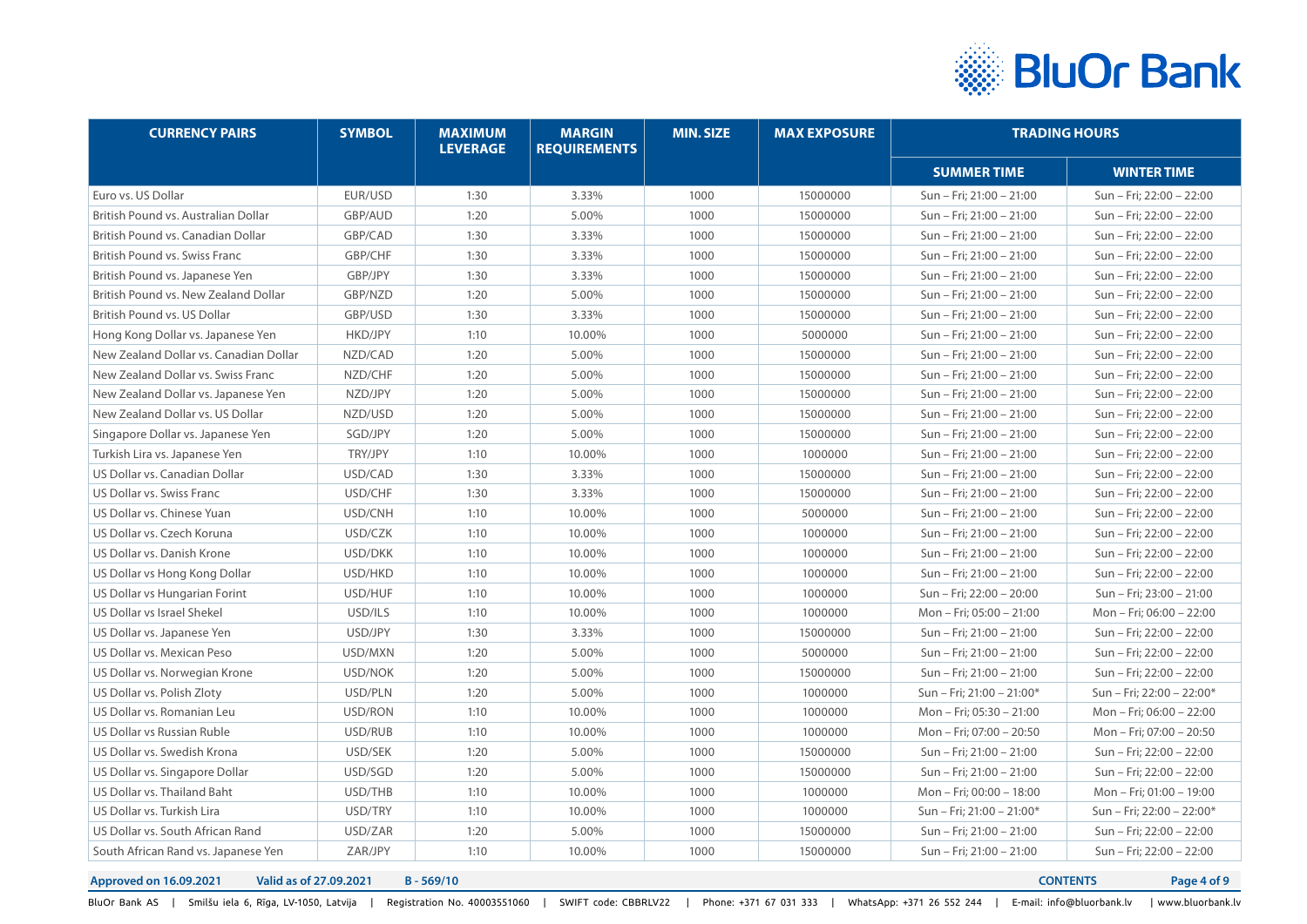

#### **CRYPTOCURRENCIES**

<span id="page-4-0"></span>

| <b>CRYPTOCURRENCIES</b>    | <b>SYMBOL</b> | <b>MAXIMUM</b><br><b>LEVERAGE</b> | <b>MARGIN</b><br><b>REQUIREMENTS</b> | <b>MIN. SIZE</b>    | <b>MAX EXPOSURE</b> | <b>TRADING HOURS</b> |                    |
|----------------------------|---------------|-----------------------------------|--------------------------------------|---------------------|---------------------|----------------------|--------------------|
|                            |               |                                   |                                      |                     |                     | <b>SUMMER TIME</b>   | <b>WINTER TIME</b> |
| Bitcoin vs. US Dollar      | BTC/USD       | 1:2                               | 50.00%                               | 0.01 with step 0.01 | 100 000 \$          | 24/7                 | 24/7               |
| Etherium vs. US Dollar     | ETH/USD       | 1:2                               | 50.00%                               | 1 with step 1       | 100 000 \$          | 24/7                 | 24/7               |
| Litecoin vs. US Dollar     | LTC/USD       | 1:2                               | 50.00%                               | 10 with step 1      | 50 000 \$           | 24/7                 | 24/7               |
| Bitcoin Cash vs. US Dollar | BCH/USD       | 1:2                               | 50.00%                               | 1 with step 1       | 50 000 \$           | 24/7                 | 24/7               |
| Stellar vs. US Dollar      | XLM/USD       | 1:2                               | 50.00%                               | 2500 with step 1    | 50 000 \$           | 24/7                 | 24/7               |
| Dashcoin vs. US Dollar     | DSH/USD       | 1:2                               | 50.00%                               | 1 with step 1       | 30 000 \$           | 24/7                 | 24/7               |
| Monero vs. US Dollar       | XMR/USD       | 1:1                               | 100.00%                              | 1 with step 0.1     | 30 000 \$           | 24/7                 | 24/7               |
| EOS vs. US Dollar          | EOS/USD       | 1:1                               | 100.00%                              | 1000 with step 1000 | 30 000 \$           | 24/7                 | 24/7               |
| TRON vs. US Dollar         | TRON/USD      | 1:1                               | 100.00%                              | 2500 with step 1    | 30 000 \$           | 24/7                 | 24/7               |

#### **PRECIOUS METALS**

| <b>PRECIOUS METALS</b> | <b>SYMBOL</b> | <b>MAXIMUM</b><br><b>LEVERAGE</b> | <b>MARGIN</b><br><b>REQUIREMENTS</b> | <b>MIN. SIZE</b> | <b>MAX EXPOSURE</b> | <b>TRADING HOURS</b>     |                          |
|------------------------|---------------|-----------------------------------|--------------------------------------|------------------|---------------------|--------------------------|--------------------------|
|                        |               |                                   |                                      |                  |                     | <b>SUMMER TIME</b>       | <b>WINTER TIME</b>       |
| Gold vs. US Dollar     | XAG/USD       | 1:10                              | 10.00%                               | 50               | 40 000              | Sun – Fri; 21:00 – 21:00 | Sun – Fri; 22:00 – 22:00 |
| Silver vs. US Dollar   | XAU/USD       | 1:20                              | 5.00%                                |                  | 500                 | Sun – Fri; 21:00 – 21:00 | Sun – Fri; 22:00 – 22:00 |

#### **COMMODITIES**

| <b>COMMODITIES</b> | <b>CONTRACT</b><br><b>SIZE</b> | <b>SYMBOL</b>   | <b>MAXIMUM</b><br><b>LEVERAGE</b> | <b>MARGIN</b><br><b>REQUIREMENTS</b> | <b>MIN. SIZE</b>  | <b>MAX EXPOSURE</b> | <b>TRADING HOURS</b>     |                          |
|--------------------|--------------------------------|-----------------|-----------------------------------|--------------------------------------|-------------------|---------------------|--------------------------|--------------------------|
|                    |                                |                 |                                   |                                      |                   |                     | <b>SUMMER TIME</b>       | <b>WINTER TIME</b>       |
| UK Crude Oil       | 1=100 Barrels                  | BRENT.CMD/USD   | 1:10                              | 10.00%                               |                   | 650                 | Mon - Fri; 00:00 - 21:00 | Mon - Fri; 01:00 - 22:00 |
| US Cocoa           | $1 = 1$ MT                     | COCOA.CMD/USD   | 1:10                              | 10.00%                               |                   | 225                 | Daily 8:45 - 17:30       | Daily 9:45 - 18:30       |
| US Coffee          | $1 = 1$ lbs                    | COFFEE.CMD/USX  | 1:10                              | 10.00%                               | 500 with step 10  | 940 000             | Daily 8:15 - 17:30       | Daily 9:15 - 18:30       |
| US Copper          | $1 = 100$                      | COPPER.CMD/USD  | 1:10                              | 10.00%                               | 20                | 8000                | Sun - Fri; 22:00 - 21:00 | Sun - Fri; 23:00 - 22:00 |
| US Cotton          | $1 = 1$ lbs                    | COTTON.CMD/USX  | 1:10                              | 10.00%                               | 600               | 685 000             | Daily 1:00 - 18:20       | Daily 2:00 - 19:20       |
| UK Gasoil          | $1 = 10$ MT                    | DIESEL.CMD/USD  | 1:10                              | 10.00%                               |                   | 1800                | Mon - Fri; 00:00 - 21:00 | Mon - Fri; 01:00 - 22:00 |
| Natural Gas        | 1=100 MMBTU                    | GAS.CMD/USD     | 1:10                              | 10.00%                               | 10                | 4 5 0 0             | Sun - Fri; 22:00 - 21:00 | Sun - Fri; 23:00 - 22:00 |
| US Crude Oil       | $1=100$ Barrels                | LIGHT.CMD/USD   | 1:10                              | 10.00%                               |                   | 650                 | Sun - Fri; 22:00 - 21:00 | Sun - Fri; 23:00 - 22:00 |
| US Orange Jiuce    | $1=1$ lbs                      | OJUICE.CMD/USX  | 1:10                              | 10.00%                               | 300 with step 20  | 410 000             | Daily 12:00 - 18:00      | Daily 13:00 - 19:00      |
| US Soybean         | $= 1$ MT                       | SOYBEAN.CMD/USX | 1:10                              | 10.00%                               | 400 with step 400 | 223 500             | Daily 1:00 - 18:20       | Daily 2:00 - 19:20       |
| US Sugar           | $1 = 1 t$                      | SUGAR.CMD/USD   | 1:10                              | 10.00%                               | 10 with step 10   | 1430                | Daily 7:45 - 16:55       | Daily 8:45 - 17:55       |

**Approved on 16.09.2021 Valid as of 27.09.2021 B - 569/10 [CONTENTS](#page-1-0) Page 5 of 9**

BluOr Bank AS | Smilšu iela 6, Rīga, LV-1050, Latvija | Registration No. 40003551060 | SWIFT code: CBBRLV22 | Phone: +371 67 031 333 | WhatsApp: +371 26 552 244 | E-mail: info@bluorbank.lv | www.bluorbank.lv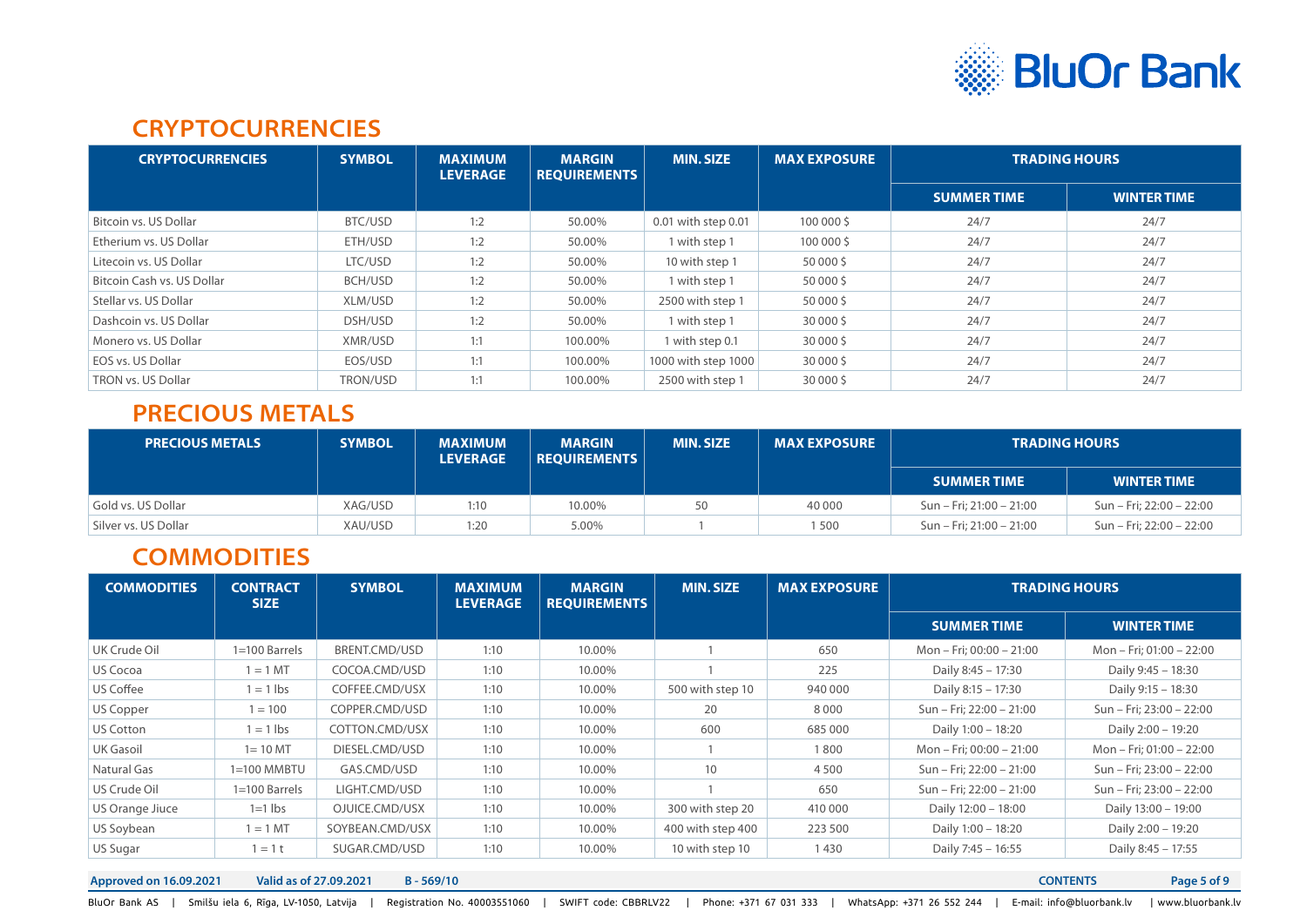

#### <span id="page-5-0"></span>**INDICES**

| <b>INDICES</b>            | <b>SYMBOL</b>    | <b>MAXIMUM</b><br><b>LEVERAGE</b> | <b>MARGIN</b><br><b>REQUIREMENTS</b> | <b>MIN. SIZE</b> | <b>MAX EXPOSURE</b> | <b>TRADING HOURS</b>     |                          |
|---------------------------|------------------|-----------------------------------|--------------------------------------|------------------|---------------------|--------------------------|--------------------------|
|                           |                  |                                   |                                      |                  |                     | <b>SUMMER TIME</b>       | <b>WINTER TIME</b>       |
| Australia 200 Index       | AUS.IDX/AUD      | 1:20                              | 5.00%                                |                  | 750                 | Sun - Fri; 23:50 - 20:00 | Mon - Fri; 00:50 - 20:00 |
| Switzerland 20 Index      | CHE.IDX/CHF      | 1:10                              | 10.00%                               |                  | 350                 | Daily 6:00 - 20:00       | Daily 7:00 - 21:00       |
| China A50                 | CHI.IDX/USD      | 1:10                              | 10.00%                               |                  | 200                 | Daily 1:00 - 20:30       | Daily 2:00 - 21:30       |
| Germany 30 Index          | DEU.IDX/EUR      | 1:20                              | 5.00%                                |                  | 250                 | Sun - Fri; 22:00 - 20:15 | Sun - Fri; 23:00 - 21:00 |
| US Dollar Index           | DOLLAR.IDX/USD   | 1:10                              | 10.00%                               | 100              | 25 000              | Daily 00:00 - 21:00      | Daily 01:00 - 22:00      |
| Spain 35 Index            | ESP.IDX/EUR      | 1:10                              | 10.00%                               |                  | 300                 | Daily 06:00 - 18:00      | Daily 07:00 - 19:00      |
| EU Stocks 50 Index        | EUS.IDX/EUR      | 1:10                              | 10.00%                               |                  | 900                 | Daily 06:00 - 20:00      | Daily 07:00 - 21:00      |
| France 40 Index           | FRA.IDX/EUR      | 1:20                              | 5.00%                                |                  | 500                 | Daily 6:00 - 20:00       | Daily 7:00 - 21:00       |
| UK 100 Index              | GBR.IDX/GBP      | 1:20                              | 5.00%                                |                  | 350                 | Sun - Fri; 22:00 - 20:15 | Sun - Fri; 23:00 - 21:00 |
| Hong Kong Index           | HKG.IDX/HKD      | 1:10                              | 10.00%                               |                  | 1 0 0 0             | Daily 1:15 - 17:00       | Daily 1:15 - 17:00       |
| India 50 Index            | IND.IDX/USD      | 1:10                              | 10.00%                               |                  | 270                 | Daily 1:00 - 19:00       | Daily 1:00 - 19:00       |
| Japan 200+ Index          | JPN.IDX/JPY      | 1:20                              | 5.00%                                |                  | 20 000              | Sun - Fri; 22:00 - 20:15 | Sun - Fri; 23:00 - 21:15 |
| Netherlands 25 Index      | NLD.IDX/EUR      | 1:10                              | 10.00%                               | 20               | 4 5 5 0             | Daily 06:00 - 20:00      | Daily 07:00 - 21:00      |
| Poland 20 Index           | PLN.IDX/PLN      | 1:10                              | 10.00%                               |                  | 1545                | Daily 6:45 - 14:50       | Daily 7:45 - 15:50       |
| Singapore Blue Chip Index | SGD.IDX/SGD      | 1:10                              | 10.00%                               | 10               | 11 2 20             | Mon - Fri; 00:30 - 21:00 | Mon - Fri; 01:30 - 22:00 |
| US 30 Index               | USA30.IDX/USD    | 1:20                              | 5.00%                                |                  | 100                 | Sun - Fri; 22:00 - 20:15 | Sun - Fri; 23:00 - 21:15 |
| US 500 Index              | USA500.IDX/USD   | 1:20                              | 5.00%                                |                  | 1 0 0 0             | Sun - Fri; 22:00 - 20:15 | Sun - Fri; 23:00 - 21:15 |
| US 100 Tech Index         | USATECH.IDX/USD  | 1:20                              | 5.00%                                |                  | 300                 | Sun - Fri; 22:00 - 20:15 | Sun - Fri; 23:00 - 21:15 |
| US Small Cap 2000 Index   | USSC2000.IDX/USD | 1:10                              | 10.00%                               |                  | 2000                | Sun - Fri; 22:00 - 20:15 | Sun - Fri; 23:00 - 21:15 |

#### **BONDS**

| <b>BONDS</b>      | <b>SYMBOL</b>  | <b>MAXIMUM</b><br><b>LEVERAGE</b> | <b>MARGIN</b><br><b>REQUIREMENTS</b> | <b>MIN. SIZE</b>  | <b>MAX EXPOSURE</b> | <b>TRADING HOURS</b> |                     |
|-------------------|----------------|-----------------------------------|--------------------------------------|-------------------|---------------------|----------------------|---------------------|
|                   |                |                                   |                                      |                   |                     | <b>SUMMER TIME</b>   | <b>WINTER TIME</b>  |
| German Bund       | BUND.TR/EUR    | 1:5                               | 20%                                  | 100 with step 100 | 10 000              | Daily 06:00 - 20:00  | Daily 07:00 - 21:00 |
| British Long Gilt | UKGILT.TR/GBP  | 1:5                               | 20%                                  | 100 with step 100 | 10 000              | Daily 07:00 - 17:00  | Daily 08:00 - 18:00 |
| US T-Bond         | USTBOND.TR/USD | 1:5                               | 20%                                  | 100 with step 100 | 10 000              | Daily 22:00 - 21:00  | Daily 23:00 - 22:00 |

**Approved on 16.09.2021 Valid as of 27.09.2021 B - 569/10 [CONTENTS](#page-1-0) Page 6 of 9**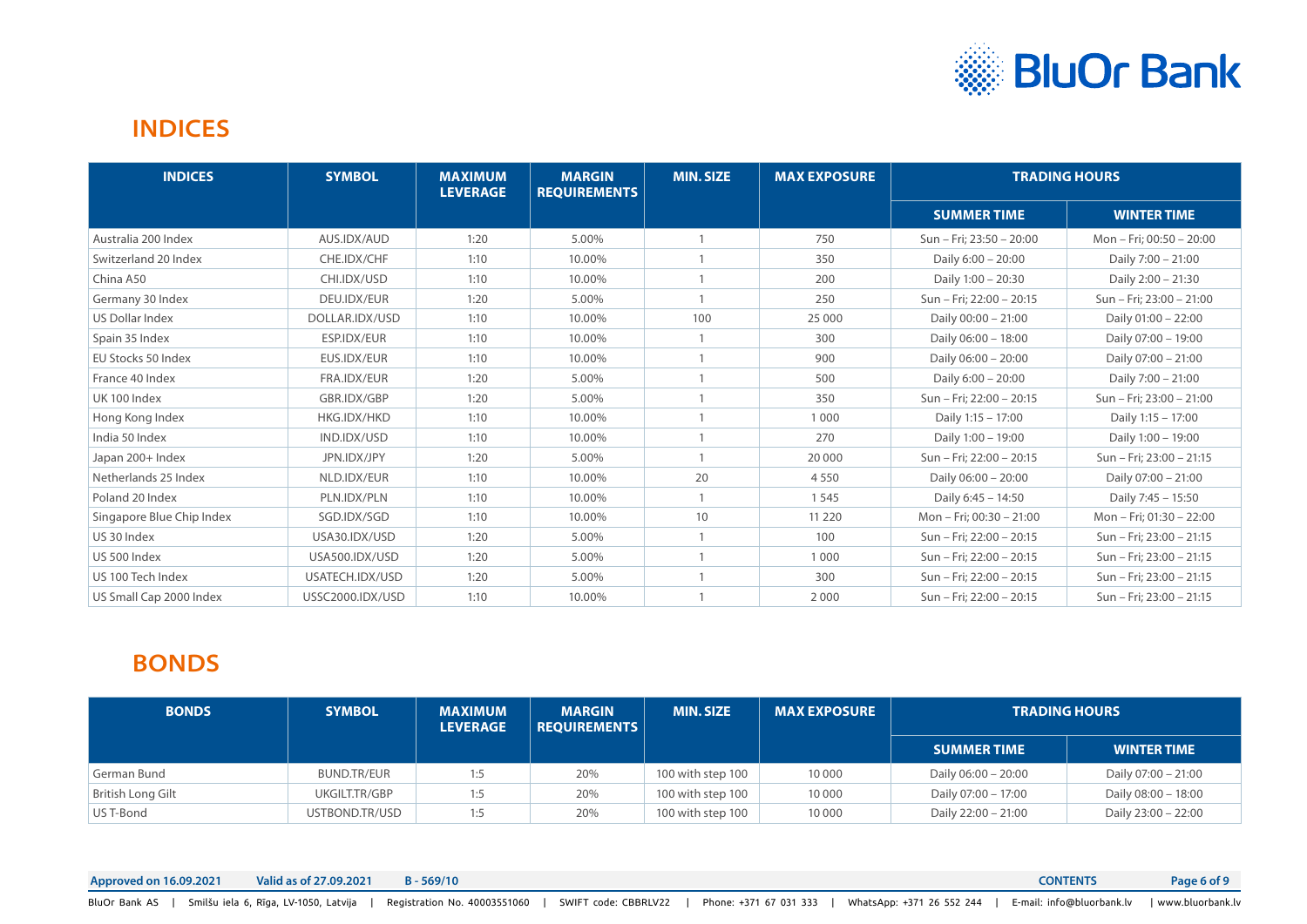![](_page_6_Picture_0.jpeg)

# <span id="page-6-0"></span>**TRADING CONDITIONS**

## **CFD MONTHLY ADJUSTMENT**

BRENT.CMD/USD (UK Brent Oil), LIGHT.CMD/USD (US Crude Oil), DIESEL.CMD/USD (Low Sulphur Gasoil), GAS.CMD/USD (Natural Gas), COPPER.CMD/USD (High Grade Copper), DOLLAR.IDX/USD, IND.IDX/USD, PLN.IDX/PLN, BUND.TR/EUR, UKGILT.TR/GBP, USTBOND.TR/USD, COCOA.CMD/USD, COFFEE.CMD/USX, COTTON.CMD/USX,

SUGAR.CMD/USD, OJUICE.CMD/USX, SOYBEAN.CMD/USX are non-expiring spot traded derivatives. An adjustment is done at least one day prior to the expiry date of frontal future contracts.

An adjustment rates are available on our WEB page.

On the adjustment day trading of BRENT.CMD/USD, LIGHT.CMD/USD, GAS.CMD/USD, COPPER.CMD/USD, DIESEL.CMD/USD, DOLLAR.IDX/USD, USTBOND.TR/USD will be stopped at 20:40 GMT summer / 21:40 GMT winter;

COCOA.CMD/USD, COFFEE.CMD/USX will be stopped at 17:10 GMT summer / 18:10 GMT winter;

COTTON.CMD/USX, SOYBEAN.CMD/USX will be stopped at 18:00 GMT summer / 19:00 GMT winter;

SUGAR.CMD/USD will be stopped at 16:35 GMT summer / 17:35 GMT winter;

IND.IDX/USD will be stopped at 18:40 GMT summer / 18:40 GMT winter;

PLN.IDX/PLN will be stopped at 14:30 GMT summer / 15:30 GMT winter;

BUND.TR/EUR will be stopped at 19:40 GMT summer / 20:40 GMT winter;

UKGILT.TR/GBP will be stopped at 16:40 GMT summer / 17:40 GMT winter;

OJUICE.CMD/USX will be stopped at 17:40 GMT summer/ 18:40 GMT winter time.

After adjustment trading starts according to the regular trading time schedule. Adjustment break start time and Fixing Time might be subject to change due to holiday.

#### **CFD DIVIDEND ADJUSTMENT**

Positions in Index CFDs are subject to possible dividend adjustments. A dividend adjustment is applied when a position passes its ex-dividend date meaning when a position is left open at settlement time of previous trading day. For long positions, the dividend adjustment is credited to the client's account, in the case of short positions, the dividend adjustment is debited from the client's account.

The Dividend Adjustment Calendar is available on our WEB page.

| Approved on 16.09.2021 | Valid as of 27.09.2021                                | $B - 569/10$                 |                                               |                                                                        | <b>CONTENTS</b> | Page 7 of 9 |
|------------------------|-------------------------------------------------------|------------------------------|-----------------------------------------------|------------------------------------------------------------------------|-----------------|-------------|
|                        | BluOr Bank AS   Smilšu iela 6, Rīga, LV-1050, Latvija | Registration No. 40003551060 | SWIFT code: CBBRLV22   Phone: +371 67 031 333 | WhatsApp: +371 26 552 244   E-mail: info@bluorbank.lv   www.bluorbank. |                 |             |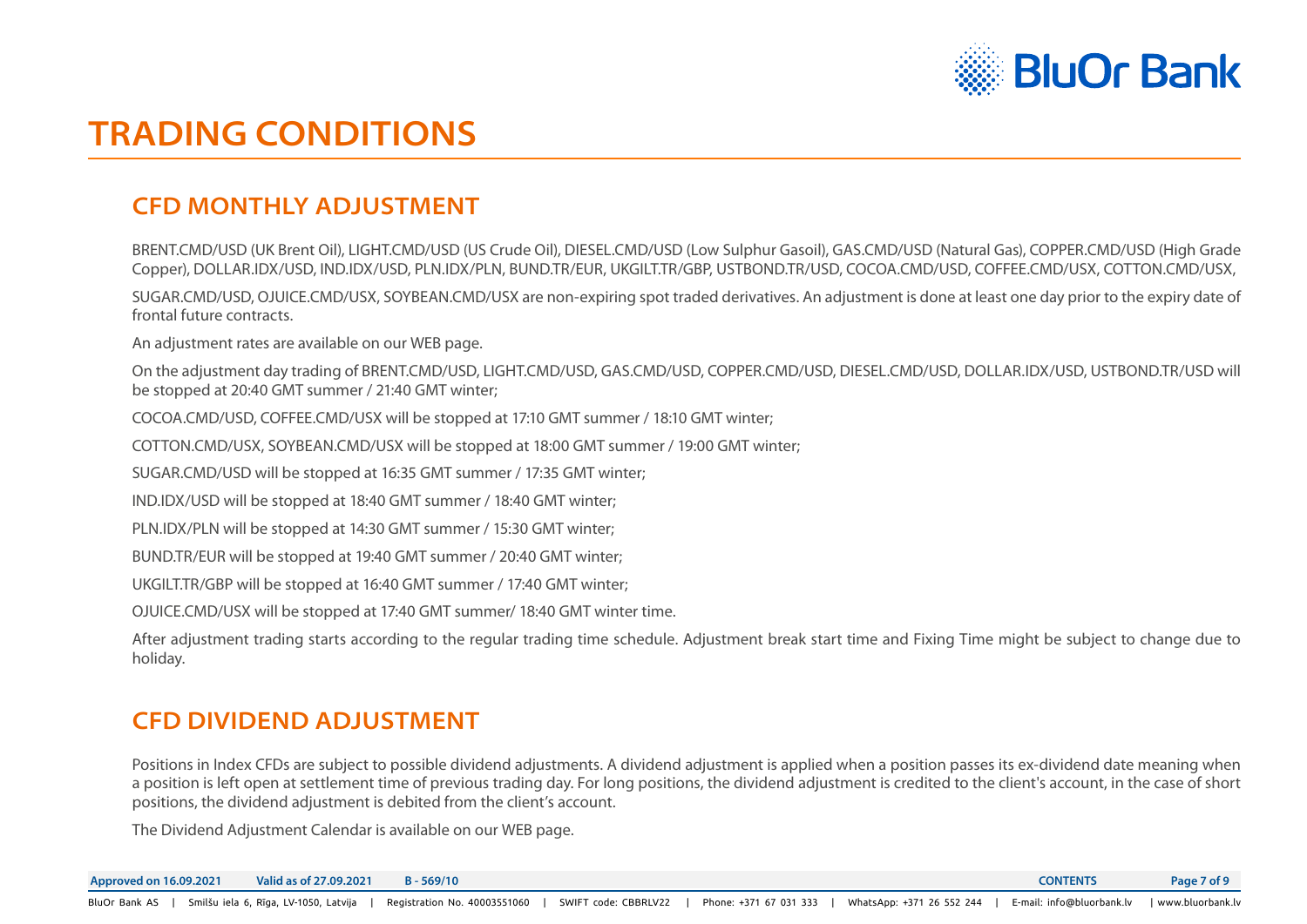![](_page_7_Picture_0.jpeg)

#### <span id="page-7-0"></span>**MINIMUM MARGIN**

In order to protect clients from incurring liability above their equity and protect Bank from associated risks, the following minimum margin policy applies: The minimum equity requirement is determined and available in tradaing platform. For accounts with different base currency the minimum amount of equity is calculated at the corresponding rate of the latest settlement. All open positions may be closed and the account may be blocked should the equity on the account reach the minimum margin requirement.

#### **USE OF LEVERAGE**

The Use of Leverage is an indicator showing how much of the collateral is currently used by the exposure on the trading account. It is displayed in percentage in realtime and calculated as follows: Use of leverage = Used Margin / Equity x 100.

#### **MARGIN CALL AND MARGIN CUT**

Margin call (use of leverage >100%) means a situation where the margin requirements do not allow the client to increase exposure on his account. The client may only close the existing unhedged positions or hedge current positions in order to reduce exposure. Despite the margin call level being reached, the positions will not be closed automatically. The automated system will cancel all placed bid/offer orders that can increase the exposure.

Margin cut or cut-off level (use of leverage  $\geq 200\%$ ) - if the use of leverage reaches or exceeds 200%, Bank has the right (but not the obligation) to fully reduce the client's exposure by closing existing positions and cancelling.

#### **OFF MARKET HOURS**

Due to limited available liquidity during off market hours, trading might be interrupted, as well as special trading conditions are applied to the following instruments:

| <b>INSTRUMENT</b> | <b>OFF MARKET HOURS</b> |                    |  |  |  |  |
|-------------------|-------------------------|--------------------|--|--|--|--|
|                   | <b>SUMMER TIME</b>      | <b>WINTER TIME</b> |  |  |  |  |
| USD/PLN           | $18:00 - 07:00$         | $19:00 - 08:00$    |  |  |  |  |
| EUR/PLN           | $18:00 - 07:00$         | $19:00 - 08:00$    |  |  |  |  |
| USD/TRY           | $18:00 - 07:00$         | $19:00 - 08:00$    |  |  |  |  |
| EUR/TRY           | $18:00 - 07:00$         | $19:00 - 08:00$    |  |  |  |  |